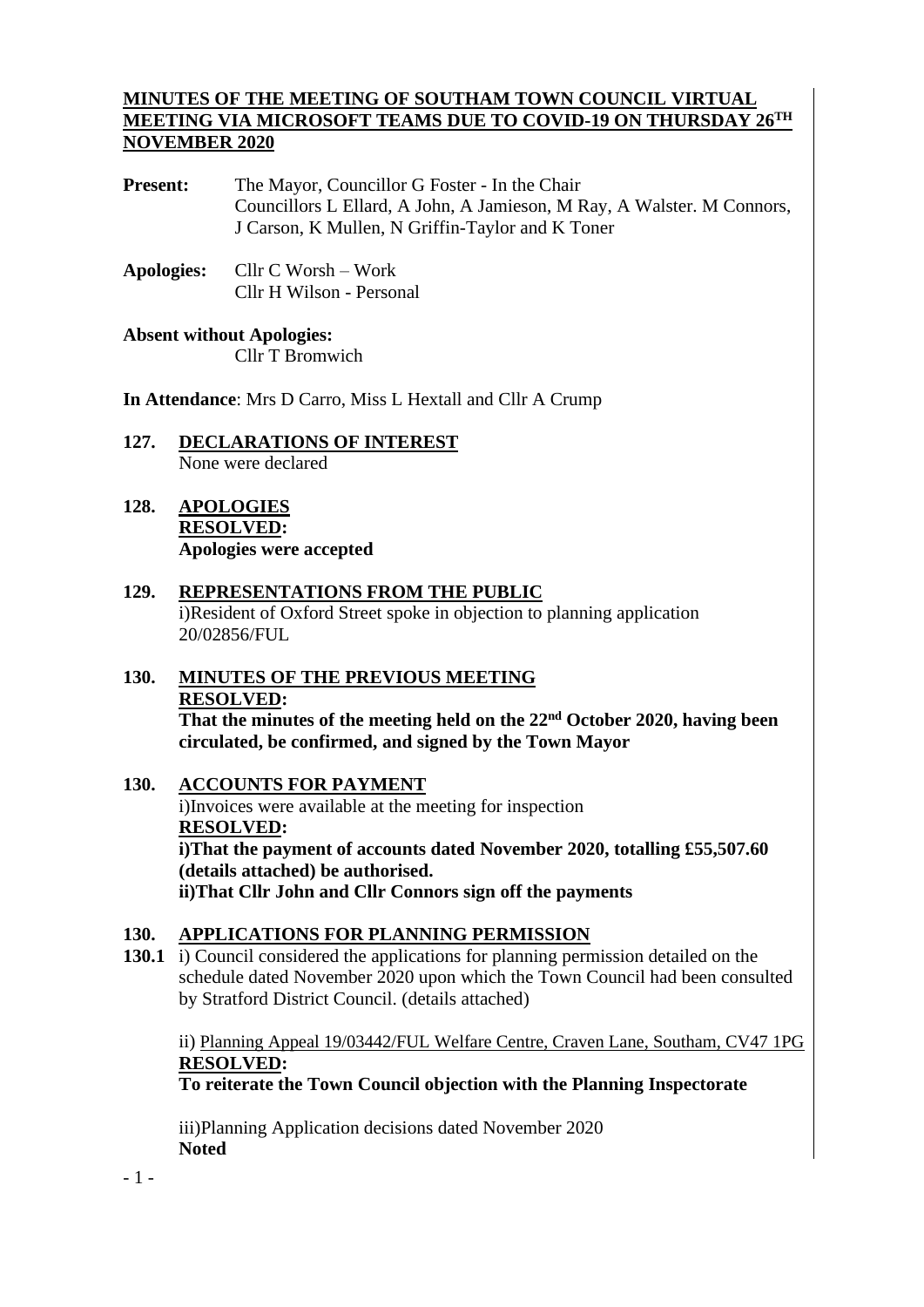iv) Planning Committee Meeting Dates

### **131. TOWN CLERK'S REPORT**

### **131.1 REPRESENTATIONS FROM THE PUBLIC**

Oxford Street Resident

Members considered the representation under minute 130.1

### **131.2 REPLACEMENT GATE – PARK LANE RECREATION GROUND**

Members considered correspondence from a resident requesting that the kissing gate that is missing at the bottom of the recreation ground is replaced. The Town Clerk is of the opinion that the green fencing should be continued with the double gates replaced and new gate at the bottom in order to make the recreation ground more secure

#### **RESOLVED:**

**To obtain quotes to extend the green fencing to include new double gates and a new pedestrian access gate**

### **131.3 STRATFORD DISTRICT COUNCIL - SITE ALLOCATION CONSULTATION**

Members considered the proposed consultation response from Cllr Walster, who was thanked for his time in producing the proposal

### **RESOLVED:**

**i)To submit the proposed response to SDC**

### **131.4 WARWICKSHIRE'S £1 MILLION GREEN SHOOTS COMMUNITY FUND**

Members considered correspondence from WCC regarding the £1 Million Green Shoots Community Fund. The new fund will support initiatives to deliver local climate change projects which reduce our carbon emissions and lessen our impact on our environment. The key focus for the fund is to enable Warwickshire communities to deliver their own local solutions.

As this is a new scheme, WCC wanted feedback on the scope and administration of the fund as they want to ensure that there is a straightforward application process in place. Members were requested to consider the correspondence and to review the on-line questionnaire in order to decide if they wanted to respond.

#### **RESOLVED:**

**Not to respond to the consultation**

#### **131.5 COUNCIL MEETING DATES RESOLVED: That all Council meetings will take place virtually until Government Guidelines advise otherwise**

- **132. CORRESPONDENCE** None to consider
- **133. WORKING PARTY REPORTS (including representative reports from Outside Bodies)**
- **133.1 ENV MINUTES – 12TH NOVEMBER 2020** Present: Town Clerk, Cllr Foster (Chair), Cllr John, Cllr Connors,

 $-2 -$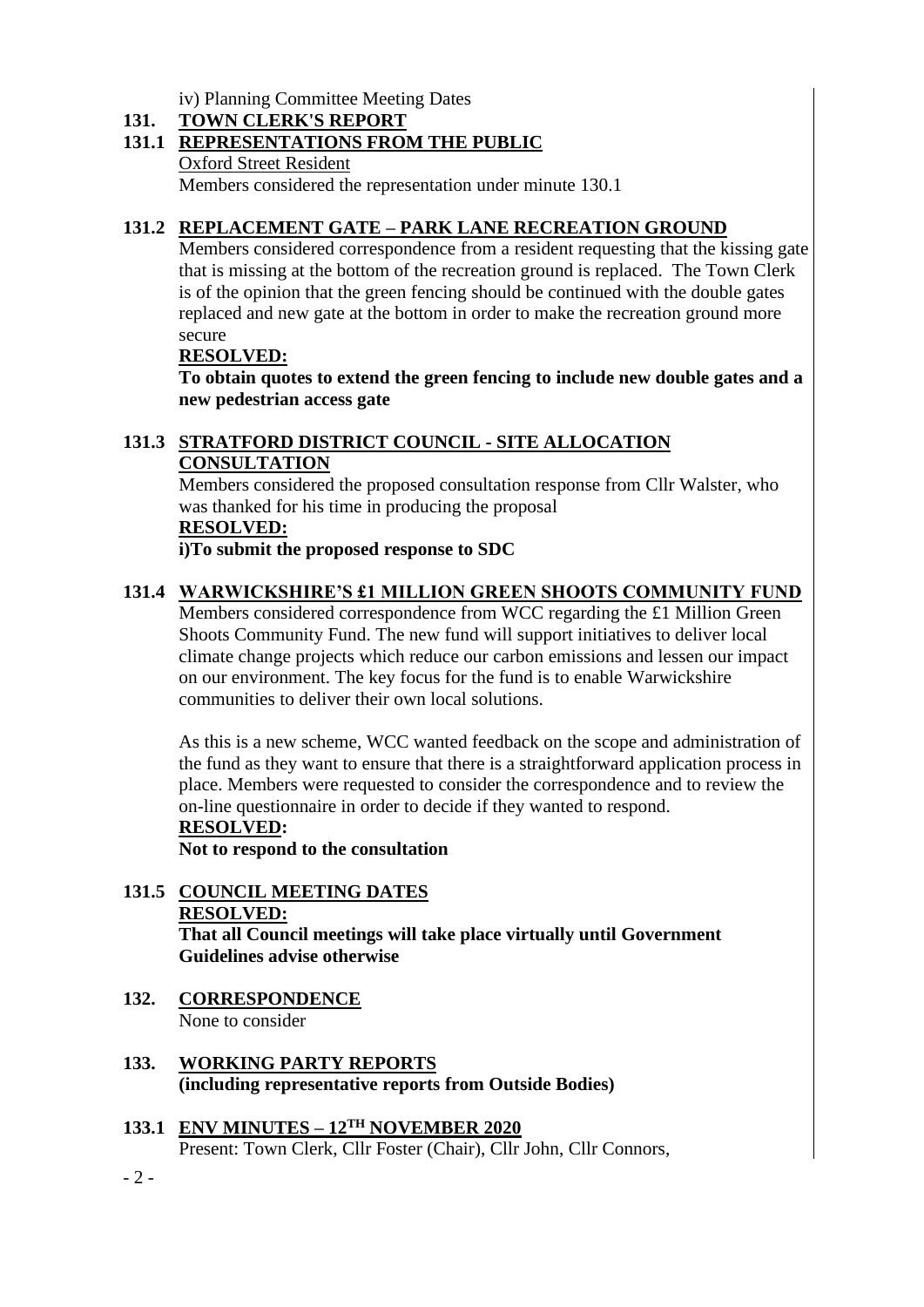Cllr Walster, Cllr Ray, Cllr Wilson, Cllr Ellard, Cllr Jamieson, Cllr Carson Cllr Mullen **Apologies for Absence:**  None **Absent no Apologies:** Cllr Toner Cllr Worsh

#### **Declarations of Interest:**

All Councillors Present – Non-pecuniary –

Planning Application 20/02643/FUL Reason – Council Employee

#### **Item 1 – Holywell Noticeboard**

Members considered Cllr Ray's report regarding replacement Holy Well Noticeboards

#### **RESOLVED:**

**i)To replace the noticeboards at Wood Street, Wattons Lane and the Holywell at a cost of approximately £962**

### **ii)Cost to be taken from the Holywell Ear Marked Reserve**

#### **Item 2 - SDC 'Lets Do the Right Thing'**

Members considered correspondence from SDC regarding the 'Let's Do the Right Thing campaign'. The Let's Do the Right Thing campaign highlights the key steps we can all take to help reduce the spread of COVID-19 with resources and information available through Stay Safe CSW [https://staysafecsw.info/.](https://staysafecsw.info/)

SDC would like to ask for the council support to display a banner, 2000mm by 600mm, on a community building in your locality which can be tailored to any geographical area to emphasise the need for local people to take action.

If this is agreeable, please indicate wording required and SDC will arrange accordingly. SDC has been promoting 'Let's Do the Right Thing for Stratford District' as per the attached however this can be tailored to each locality where required.eg. 'Let's do the Right Thing for Alcester'.

#### **RESOLVED:**

**i)To respond advising that the Town Council would be happy to display a banner in the Town Centre**

**ii)That the banner should read 'Let's to the Right Thing for Southam' iii)That the banner should be put on the railings opposite Lloyds Bank**

### **Item 3 – Site Allocation Plan**

**RESOLVED:**

**Cllr Walster to provide a proposed response for Members to consider at the November Meeting** 

### **Item 4 – Destination Website**

Members were bought up to date with the event that Cllr Foster , Cllr Ray and the Town Clerk attended regarding the WCC Destination Website and it was discussed what should be done about the Town Council Website as it is currently not compliant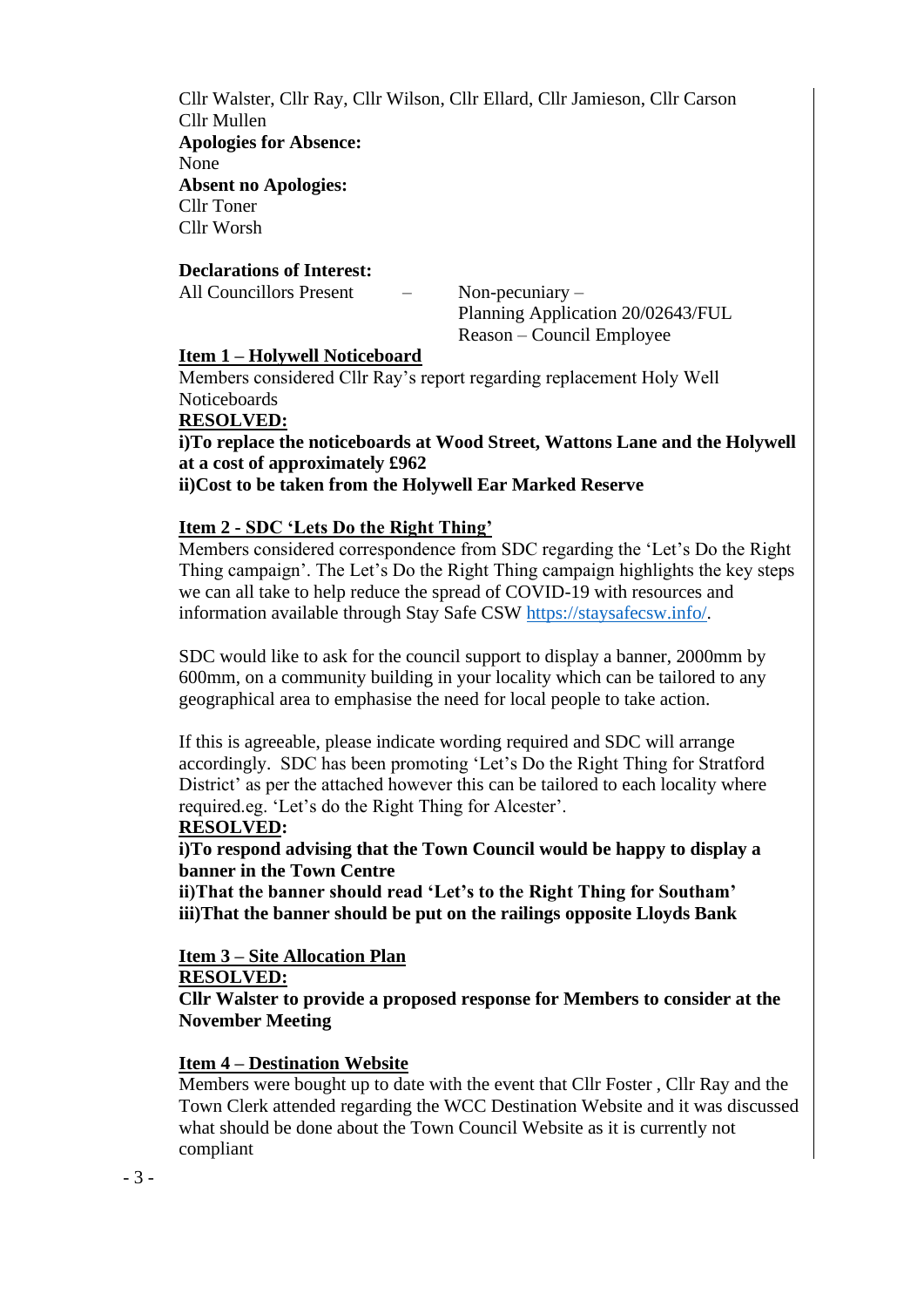#### **RESOLVED:**

**That Cllr Foster, Cllr Ray, Cllr Ellard and Cllr John work on producing a new Town Council website and Destination Website and to solve the noncompliance issue regarding the Town Council website** 

# **Item 5 #BuyEat Local Campaign**

### **RESOLVED:**

**That Cllr Ellard provides information on what businesses in Southam are providing a click and collect service , so that this information can be passed to WCC**

#### **Item 6 – Planning Applications RESOLVED:**

20/02580/FUL Arkwright Ventures Ltd, Land At, Pendicke Street, Southam Demolish existing storage sheds and form new detached dwelling house and garage **RESOLVED:**

## **No representations**

Garden pergola (retrospective) **RESOLVED: No representations**

20/02662/FULMr Vincent Dillon 23 Merestone Close, Southam, CV47 1GU,

20/02643/FUL Mr Richard Carro 22 Watergall Close, Southam, CV47 1GG Taking down of existing conservatory and replacing it with larger ground floor extension to rear of existing house

#### **RESOLVED:**

**No representations**

## **20/02680/FUL Mr And Mrs Lamb Sylverton, Pendicke Street, Southam, CV47 1PF Proposed single storey rear extension to dwelling RESOLVED:**

#### **No representations**

20/02012/FULMr David Ball 8 Hillyard Road, Southam, CV47 0LA 2No dormers to front elevation and two storey side and rear extension and front porch

#### **RESOLVED:**

**Further to the correspondence received from the Planning Officer the Town Council withdraws their objection and makes no representation**

#### **PLANNING APPEAL**

Application(s) reference: 20/00862/FUL Planning Inspectorate Reference Number: APP/J3720/W/20/3259667 Appeal by Court (Warwickshire) LTD Site at Tarsus Hotel and Restaurant, Daventry Road, Southam, CV47 1NW Proposal, Demolition of all existing buildings and construction of eight dwellings, with associated garages, gardens, access and parking.

#### **RESOLVED:**

**To respond to the Planning Inspectorate advising that the Town Council's**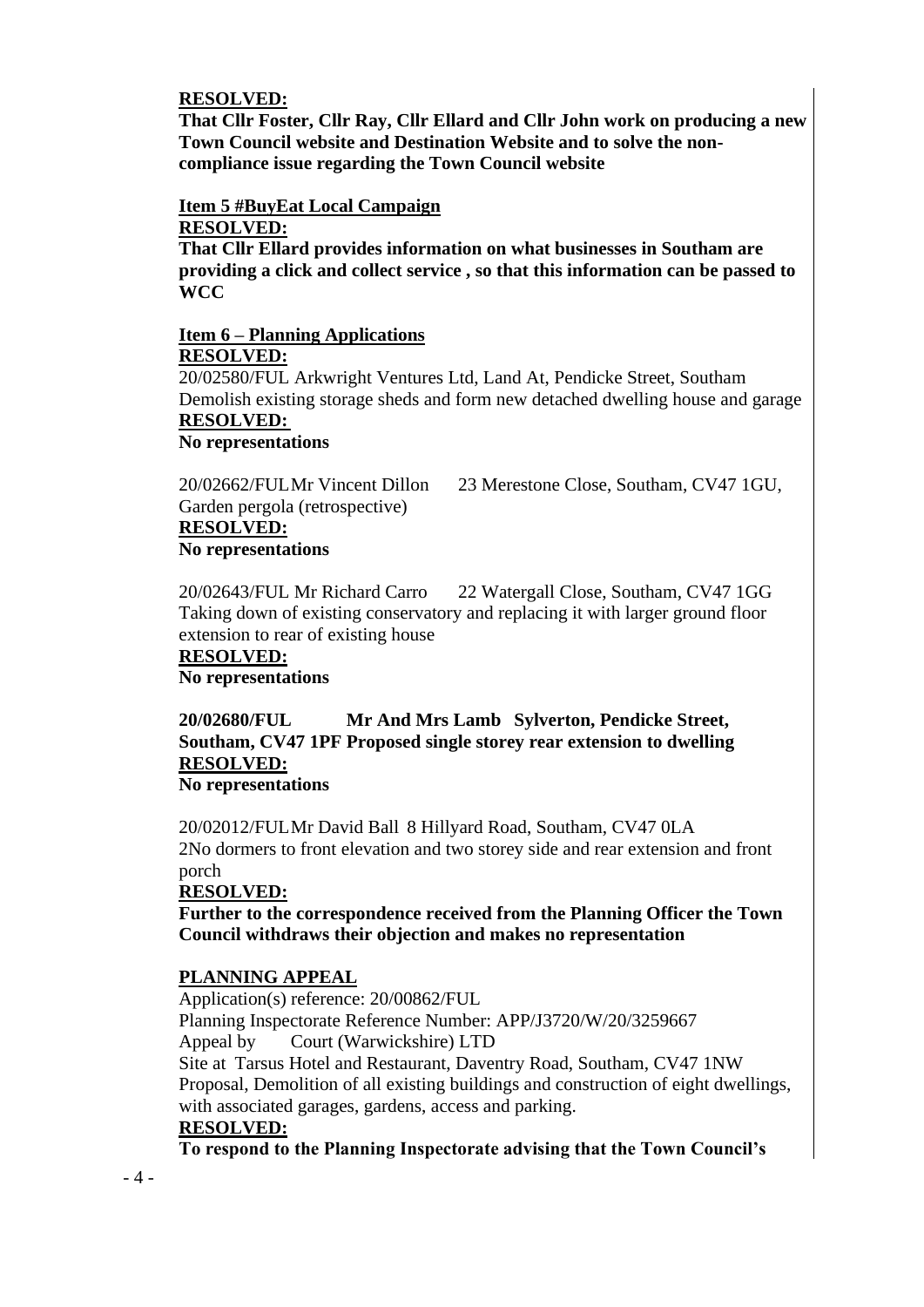**objection to this application still stands and that the Town Council support Stratford District Council's reasons for refusal. To advise that when the Town Council met with the Applicant in 2019 when an application for the site was first** 

**submitted, the applicant was advised that the Town Council would welcome a discussion regarding a rural exception site for self-build but the applicant did not respond regarding this matter.**

## **133.2 SOUTHAM VOLUNTEER TRANSPORT SERVICE RESOLVED:**

**i)Due to Warwickshire being in Tier 3 the service will continue to be suspended ii)That due to recess the Town Clerk is authorised to decide when the service should resume based on government guidelines**

### **133.3 WARWICKSHIRE TIER 3**

That the Town Council publicise what support is available to both residents and businesses as a result of Warwickshire being placed in Tier 3

### **133.4 SOUTHAM STORIES SCULPTURE**

Members were advised that the cost of re-positioning the sculpture is  $£1100 + VAT$ 

### **133.5 SOUTHAM FIRST**

Members were advised that two events have been diarised, the French Market 11<sup>th</sup> April 2021 and the Classic Car Event  $20^{th}$  June 2021

### **134. INFORMATION FROM COUNTY & DISTRICT COUNCILLORS**

Cllr Crump advised the following:

- That he continues to send out COVID-19 updates
- That with the use of his delegated budget, it is proposed to reduce the speed limit on part of Welsh Road East to 40 mph
- Following the announcement that Warwickshire has been placed in Tier 3, Warwickshire County Council will do all they can to get it reduced to Tier 2
- Advised members of the current COVID cases in the Warwickshire Hospitals
- Dealing with on-going HS2 issues
- That following an accident outside St Mary's School additional safety measures are currently being investigated
- A discussion took place regarding the congestion issues on Welsh Road West, inconsiderate parking and why buses turn right to go through the Town Centre

### **RESOLVED:**

**i)To contact Southam College asking that notification is sent out to parents requesting that where possibly children should be dropped off in the Town Centre and walk to the college**

**ii)To contact the Police asking them to patrol outside Southam College at picking up time in order to speak to parents who are parking dangerously**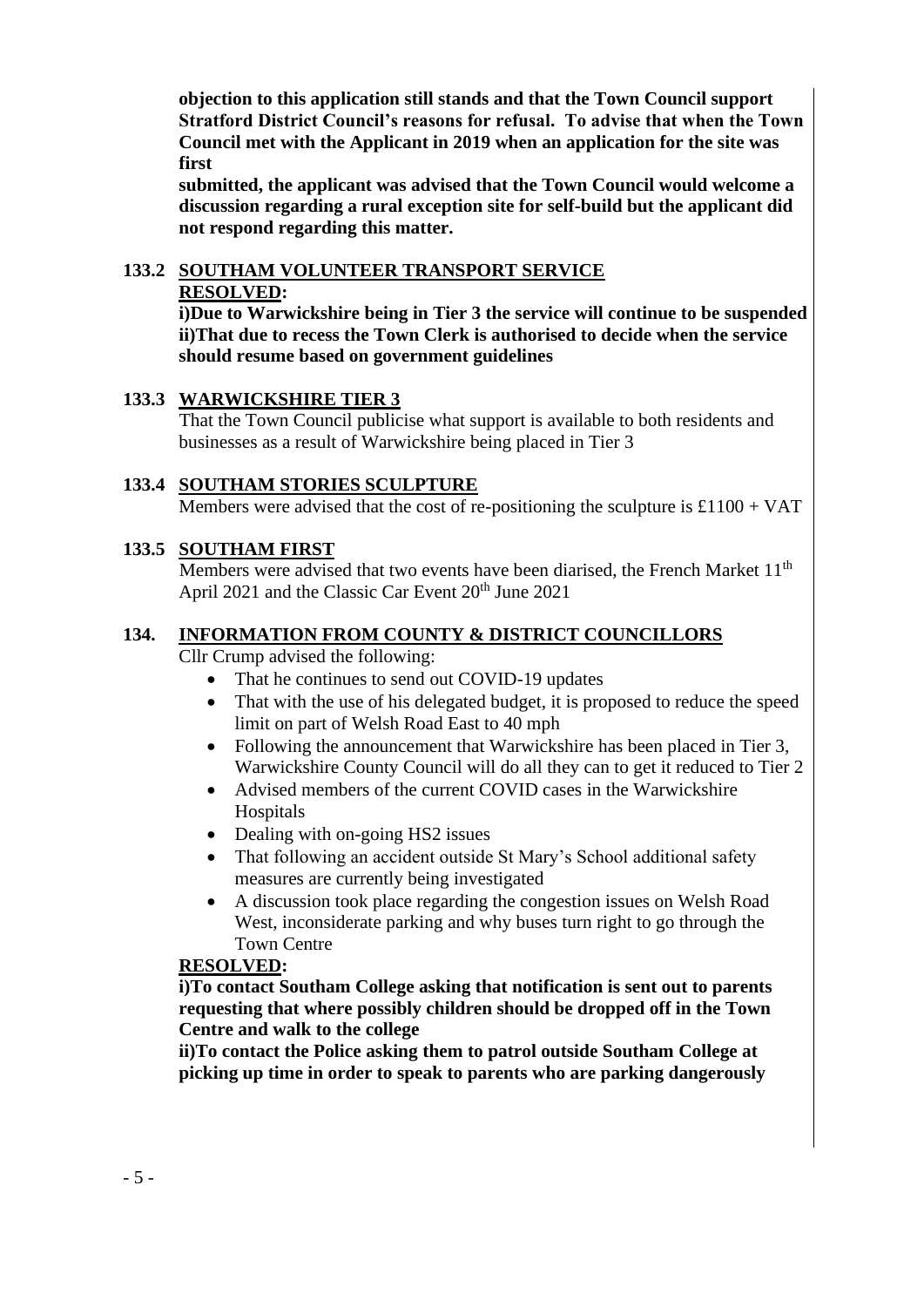### **135. EXCLUSION OF THE PUBLIC FROM THE MEETING**

#### It was moved and

**RESOLVED: that pursuant to Section 1(2) of the Public Bodies (Admission to Meetings) Act 1960 the public be excluded from the meeting because publicity would be prejudicial to the public interest by reason of the confidential nature of the business to be transacted**

# **136. STAFF SALARIES AND PAYMENT FOR SERVICES RESOLVED:**

**To authorise the payment of staff salaries dated November 2020**

### **137. PERSONNEL WORKING PARTY REPORT RESOLVED:**

**i)That the Town Clerk hours are increased to 27 hours per week, back dated to the 1st November 2020**

**ii)That the Finance Officer hours are increased to 27 hours per week, back dated to the 1st November 2020**

**iii)That as of 1st April 2021 the current Deputy Clerk moves to the Community Halls Manager/Administrator (title not yet agreed)**

**iv)To have a new post Deputy Clerk/Communications Officer SCP 13-17, 25 hours per week, effective from the 1st April 2021**

**v)That the Personnel Working Party is authorised to spend between £2k-£3k in order to make the necessary alterations to accommodate an additional employee in the Town Council office**

#### **138. THE GRANGE AND THE GRANGE HALL RESOLVED:** Noted

### **139. TITHE LODGE RESOLVED:**

**That the Town Clerk arranges a meeting with the Managers of Tithe Lodge and Orbit in order to resolve the issues, that Cllr John, Cllr Griffin-Taylor, Cllr Ellard and the Town Clerk will represent the Council**

**140. SOUTHAM COLLEGE RESOLVED:** Noted

**Meeting closed:**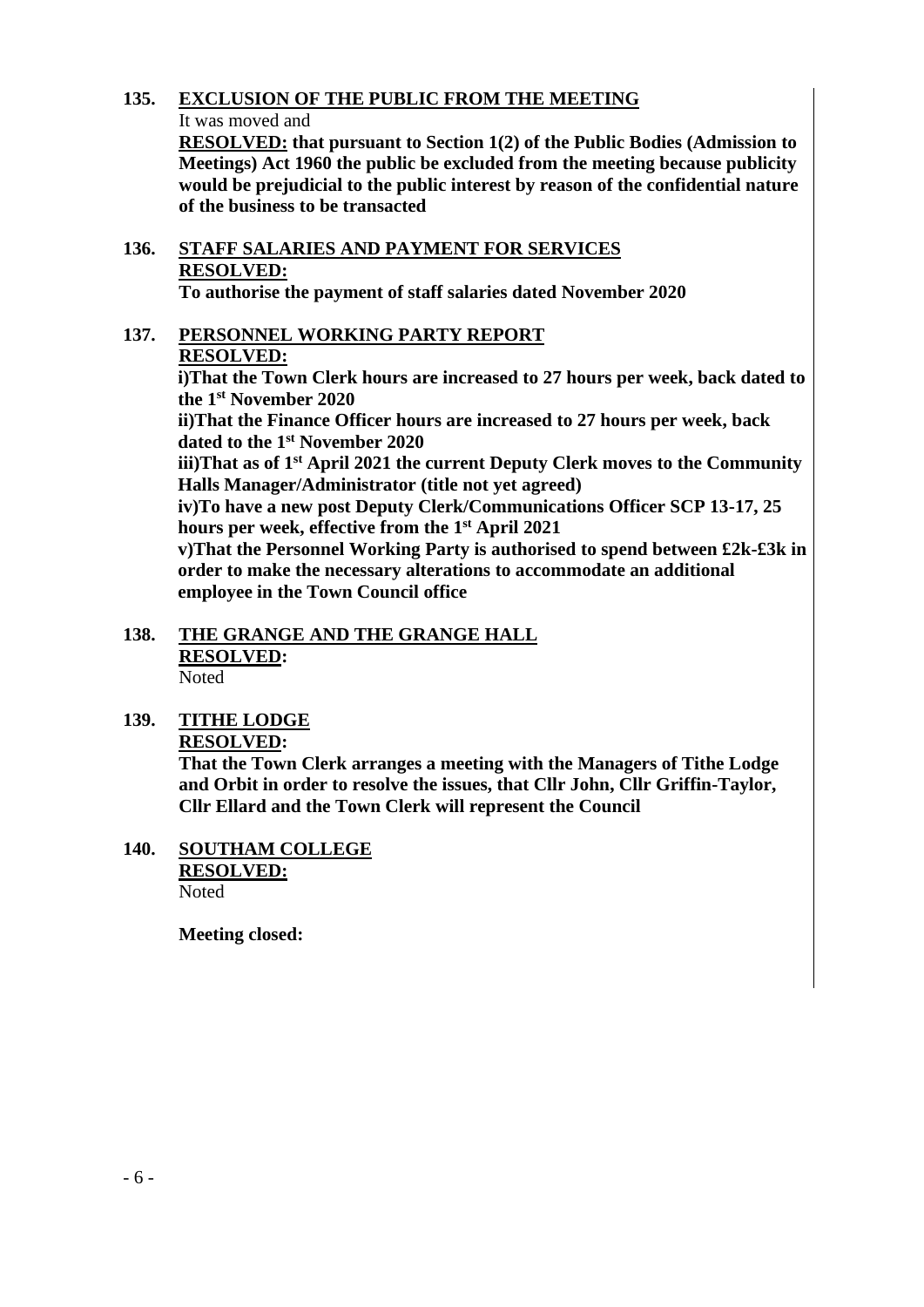|                                   |        |                                         | <b>Southam Town Council Financial Year 2020-2021</b>                                                                                                                                                                                                                 |       |                 |                                    |                      |
|-----------------------------------|--------|-----------------------------------------|----------------------------------------------------------------------------------------------------------------------------------------------------------------------------------------------------------------------------------------------------------------------|-------|-----------------|------------------------------------|----------------------|
|                                   |        |                                         | <b>Accounts Payable November 2020</b>                                                                                                                                                                                                                                |       |                 |                                    |                      |
| Voucher Budget Payee<br><b>No</b> | Line   |                                         | Details                                                                                                                                                                                                                                                              | Bank  | Gross<br>Amount | <b>VAT</b><br>(to be<br>reclaimed) | <b>Net</b><br>Amount |
| 97                                | 47     | W Taylor                                | <b>Volunteer Driver</b><br>Reimbursement                                                                                                                                                                                                                             | Unity | £11.70          |                                    | £11.70               |
| 98                                | 47     | P Owen                                  | <b>Volunteer Driver</b><br>Reimbursement                                                                                                                                                                                                                             | Unity | £99.90          |                                    | £99.90               |
| 99                                | 47     | G White                                 | <b>Volunteer Driver</b><br>Reimbursement                                                                                                                                                                                                                             | Unity | £252.00         |                                    | £252.00              |
| 100                               | 44     | E-on                                    | Electricity for street lights -<br>01/10/20 - 31/10/20                                                                                                                                                                                                               | Unity | £734.07         | £122.35                            | £611.72              |
| 101                               | 8      | Inside IT                               | Monthly Support with<br>queries, setting up printer on<br>Finance laptop, restart<br>issues with Windows 10.<br>Office 365, Cllr emails,<br>Trend Micro, Offsite Back<br>Up.                                                                                         | Unity | £219.68         | £36.61                             | £183.07              |
| 102                               | 8, 19  | Viking                                  | Office drawers, Health and<br>safety posters for caretaker<br>cupboard. Mineral water for<br>office. Wall calendar.                                                                                                                                                  | Unity | £215.74         | £35.96                             | £179.78              |
| 103                               | 46     | Limebridge Rural Services Ltd           | Grasscutting 12 and 13 of<br>16 cuts                                                                                                                                                                                                                                 | Unity | £2,246.06       | £374.34                            | £1,871.72            |
| 104                               | 45, ER | <b>Warwickshire County Council</b>      | Street lighting private works -<br>St. Wulstan Way and The<br>Furrows. Street lighting<br>upgrade/WCC adoption<br>(quoted work)                                                                                                                                      | Unity | £47,434.61      |                                    | £7,905.77 £39,528.84 |
| 105                               | 6      | <b>British Telecommunications PLC</b>   | Line rental - 01 Nov 20 - 30<br>Nov 20.                                                                                                                                                                                                                              | Unity | £196.20         | £32.70                             | £163.50              |
| 106                               |        | 39, ER, 37 Mr R Carro                   | Maintenance Contract<br>November - additional<br>litterpicking at Holywell x 3,<br>removing and disposing of<br>various metal items from the<br>River Stowe, Remove and<br>dispose of damaged<br>concrete edging from<br>around the MUGA and<br>reinstate with soil. | Unity | £748.46         |                                    | £748.46              |
| 107                               | 37     | Nuneaton Signs Ltd                      | Supply and intallation of play<br>area signage. 11 x<br>Playground Safety Signs, 11<br>x Don't be a To**er Signs.                                                                                                                                                    | Unity | £1,671.60       | £278.60                            | £1,393.00            |
| 108                               | 10     | <b>Clear Sound Security</b>             | Upgrade to Redcare<br>essential extra                                                                                                                                                                                                                                | Unity | £370.80         | £61.80                             | £309.00              |
| 109                               | 8      | Konica Minolta                          | Copy and printing<br>04.08.2020 - 03.11.2020 and<br>Flat rate hire charge<br>04.11.2020 - 03.02.2020                                                                                                                                                                 | Unity | £152.98         | £25.49                             | £127.49              |
| 110                               | 16     | Southam Clean Services (K. Osborne)     | Relief Caretaker to cover<br>L.Neal's Holiday                                                                                                                                                                                                                        | Unity | £289.00         |                                    | £289.00              |
| 111                               | 8      | <b>HCI Data Ltd</b>                     | Renew southamcouncil-<br>warks.gov.uk for two years.<br>Next renewal date 14th<br>January 2023                                                                                                                                                                       | Unity | £90.00          | £15.00                             | £75.00               |
| 112                               | 37     | PIRMS (Richard Kibilski)                | Quaterly playground<br>inspections October 2020 (7 Unity<br>sites)                                                                                                                                                                                                   |       | £260.00         |                                    | £260.00              |
| 113                               | 42     | <b>MCI Electrical Installations Ltd</b> | Work carried out 21st<br>October, 15 x double<br>sockets in the office. Double Unity<br>sockets in the committee<br>room.                                                                                                                                            |       | £514.80         | £85.80                             | £429.00              |
|                                   |        |                                         | Total                                                                                                                                                                                                                                                                |       | £55,507.60      |                                    | £8,974.42 £46,533.18 |
|                                   |        |                                         |                                                                                                                                                                                                                                                                      |       |                 |                                    |                      |
| $7-$                              |        | <b>Town Clerk</b>                       |                                                                                                                                                                                                                                                                      |       |                 | <b>Councillors</b>                 |                      |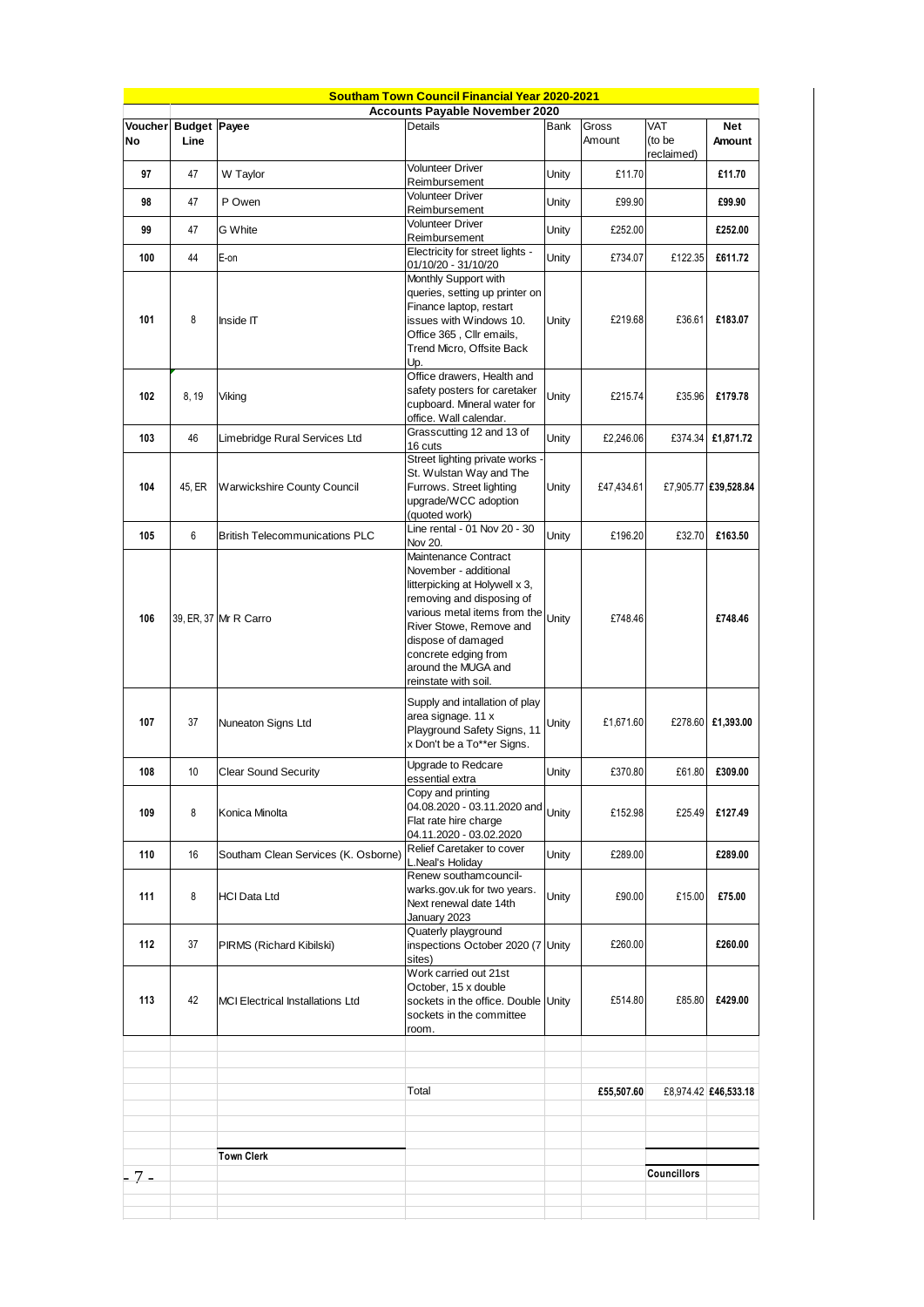### **PLANNING APPLICATIONS**

### 20/02856/FUL O'Brien Developments Ltd

17 Oxford Street, Southam, CV47 1NS

Demolition of all buildings on site except existing dwelling, construction of two dwellings, together with vehicular access and parking area to serve new dwellings and existing dwelling, and all other associated works

### **RESOLVED:**

**That the Town Council objects because there is no clear statement within the application regarding the treatment of the property fronting Coventry Street, this puts the street scene, that is of great heritage importance within a conservation area at risk. The Town Council would withdraw their objection if it was conditioned that the property fronting Oxford Street has to be renovated to an habitable state prior to the 1 st occupation of the dwellings at the rear , the Town Council would also want to see a suitable outcome to mitigate the flood risk. The Town Council also disagrees with the highways opinion and will be asking that they re-examine this, as the Council consider the access to be dangerous.**

20/02821/FUL Mrs Faith Hall 7 Sovereign Court, Southam, CV47 1UX External alterations to doors and fenestration **RESOLVED: No Representations**

20/02978/FUL Mr Simon Keyte 17 Springs Crescent, Southam, CV47 0JT Construct a new single storey flat roof extension to the rear of the existing property **RESOLVED: No Representations** 

20/02985/FUL Mr Rick Francis Ravenswood House , Coventry Road, Southam, CV47 1BG Single storey rear extension **RESOLVED: No Representations**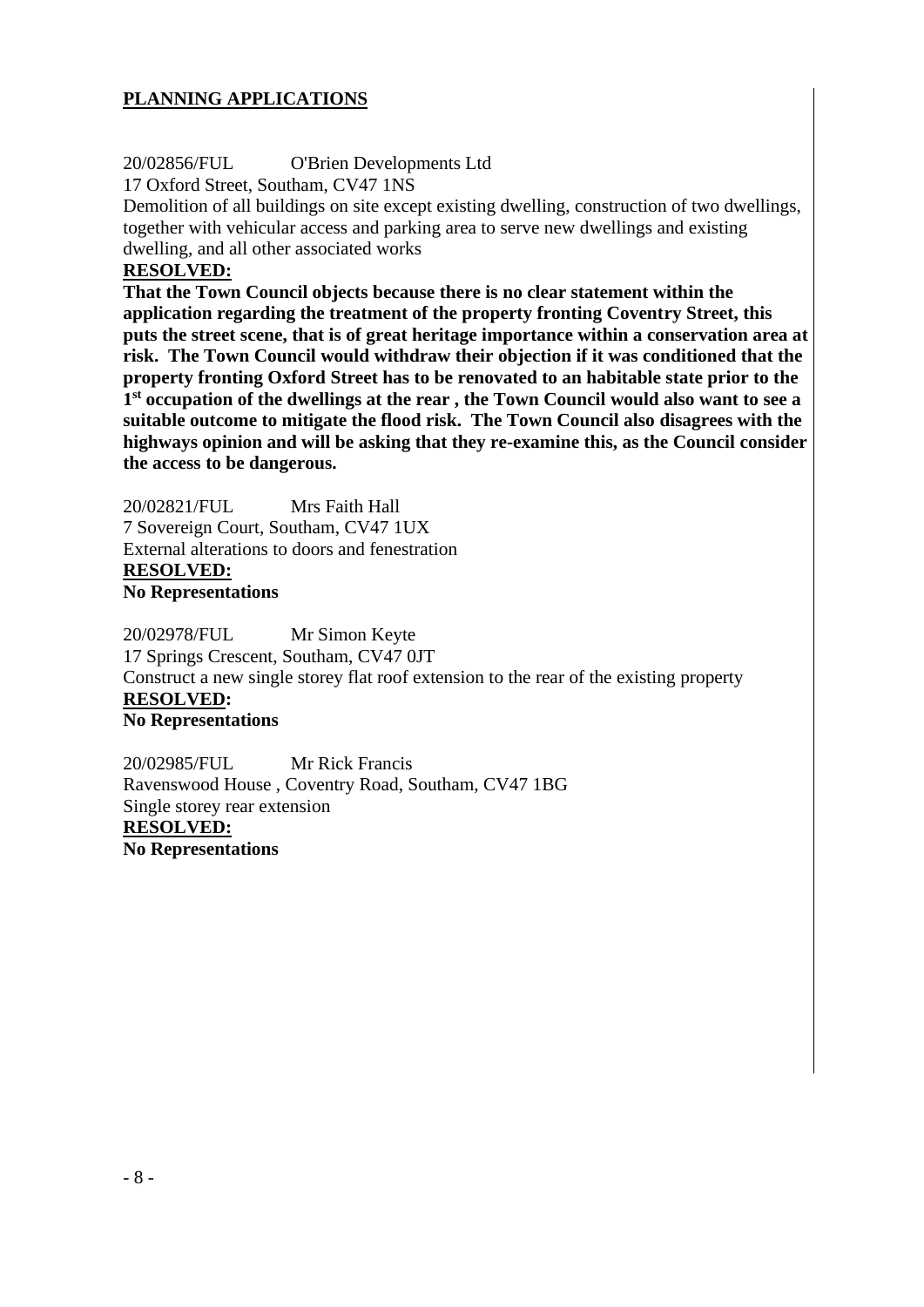|                |                                      |                                            | <b>Southam Town Council Financial Year 2020-2021</b>                                                                                                                                                                                                                         |                |                    |                             |                      |
|----------------|--------------------------------------|--------------------------------------------|------------------------------------------------------------------------------------------------------------------------------------------------------------------------------------------------------------------------------------------------------------------------------|----------------|--------------------|-----------------------------|----------------------|
|                | <b>Accounts Payable October 2020</b> |                                            |                                                                                                                                                                                                                                                                              |                |                    |                             |                      |
| Vouche<br>r No | <b>Budget Payee</b><br>Line          |                                            | Details                                                                                                                                                                                                                                                                      | Bank           | Gross<br>Amount    | VAT<br>(to be<br>reclaimed) | <b>Net</b><br>Amount |
| 83             | 47                                   | G White                                    | <b>Volunteer Driver</b><br>Reimbursement                                                                                                                                                                                                                                     | Unity          | £128.70            |                             | £128.70              |
| 84             | 44                                   | E-on                                       | Electricity for street lights -<br>01/09/20 - 31/09/20                                                                                                                                                                                                                       | Unity          | £762.61            | £127.10                     | £635.51              |
| 85             | 8                                    | Inside IT                                  | Monthly Support with<br>queries, on site visit to<br>migrate network from<br>Zyxel to BT system. Office<br>365, Cllr emails, Trend<br>Micro, Offsite Back Up.<br>Office 365 Enterprise<br>upgrade for one user to<br>be able to dial into teams<br>meetings.                 | Unity          | £662.74            | £110.46                     | £552.28              |
| 86             | 21                                   | <b>WALC</b>                                | Improving Parish Council<br>Relationships - Cllr Foster<br>and Town Clerk Debbie<br>Carro                                                                                                                                                                                    | Unity          | £120.00            | £20.00                      | £100.00              |
| 87             | 8                                    | Viking                                     | Scissors, tissues,<br>Volunteer office diary,<br>Tipp ex, Label maker and<br>labels.                                                                                                                                                                                         | Unity          | £182.69            | £30.45                      | £152.24              |
| 88             | 46                                   | Limebridge Rural Services Ltd              | Grasscutting 10 and11 of<br>16 cuts                                                                                                                                                                                                                                          | Unity          | £2,246.06          | £374.34                     | £1,871.72            |
| 89             | 47, 48                               | Mrs D Carro                                | DBS Check Boniface and<br>Gage-Smith (Volunteer<br>Driver Service), Request<br>from Jackie Grey -<br>supplies of custard and<br>dairy milk bars.                                                                                                                             | Unity          | £136.54            | £13.00                      | £123.54              |
| 90             | 6                                    | <b>British Telecommunications PLC</b>      | Line rental - 25 Sep 20 -<br>31 Oct 20. Five new<br>handsets and broadband<br>box including delivery.                                                                                                                                                                        | Unity          | £766.58            | £127.76                     | £638.82              |
| 91             |                                      | 39, ER, 37 Mr R Carro                      | Maintenance Contract<br>October - additional<br>litterpicking at Holywell                                                                                                                                                                                                    | Unity          | £738.46            |                             | £738.46              |
| 92             | ER                                   | Colin Sheasby                              | Work related to Sycamore<br>Grove Green. Garage of 1<br>Rainsbrook Close, 5<br>portuguese Laurel<br>growing 1m of garage to<br>ground level and to prune<br>all shrub growth from<br>Shepherds Hill.<br>Emergency works at the<br>Holy Well, fallen Willow<br>over footpath. | Unity          | £792.00            | £132.00                     | £660.00              |
| 93             | $\overline{2}$                       | PKF Littlejohn LLP                         | Audit Fee                                                                                                                                                                                                                                                                    | Unity          | £720.00            | £120.00                     | £600.00              |
| 94             | 48                                   | <b>Rubbish Friends</b><br>Southam In Bloom | Section 137 grant money                                                                                                                                                                                                                                                      | Unity          | £300.00            |                             | £300.00              |
| 95<br>96       | 48<br>48                             | <b>Warwick Tree Wardens</b>                | Section 137 grant money<br>Section 137 grant money                                                                                                                                                                                                                           | Unity<br>Unity | £930.00<br>£250.00 |                             | £930.00<br>£250.00   |
|                |                                      | <b>Town Clerk</b>                          | Total                                                                                                                                                                                                                                                                        |                | £8,736.38          | £1,055.11                   | £7,681.27            |
|                |                                      |                                            |                                                                                                                                                                                                                                                                              |                |                    | <b>Councillors</b>          |                      |